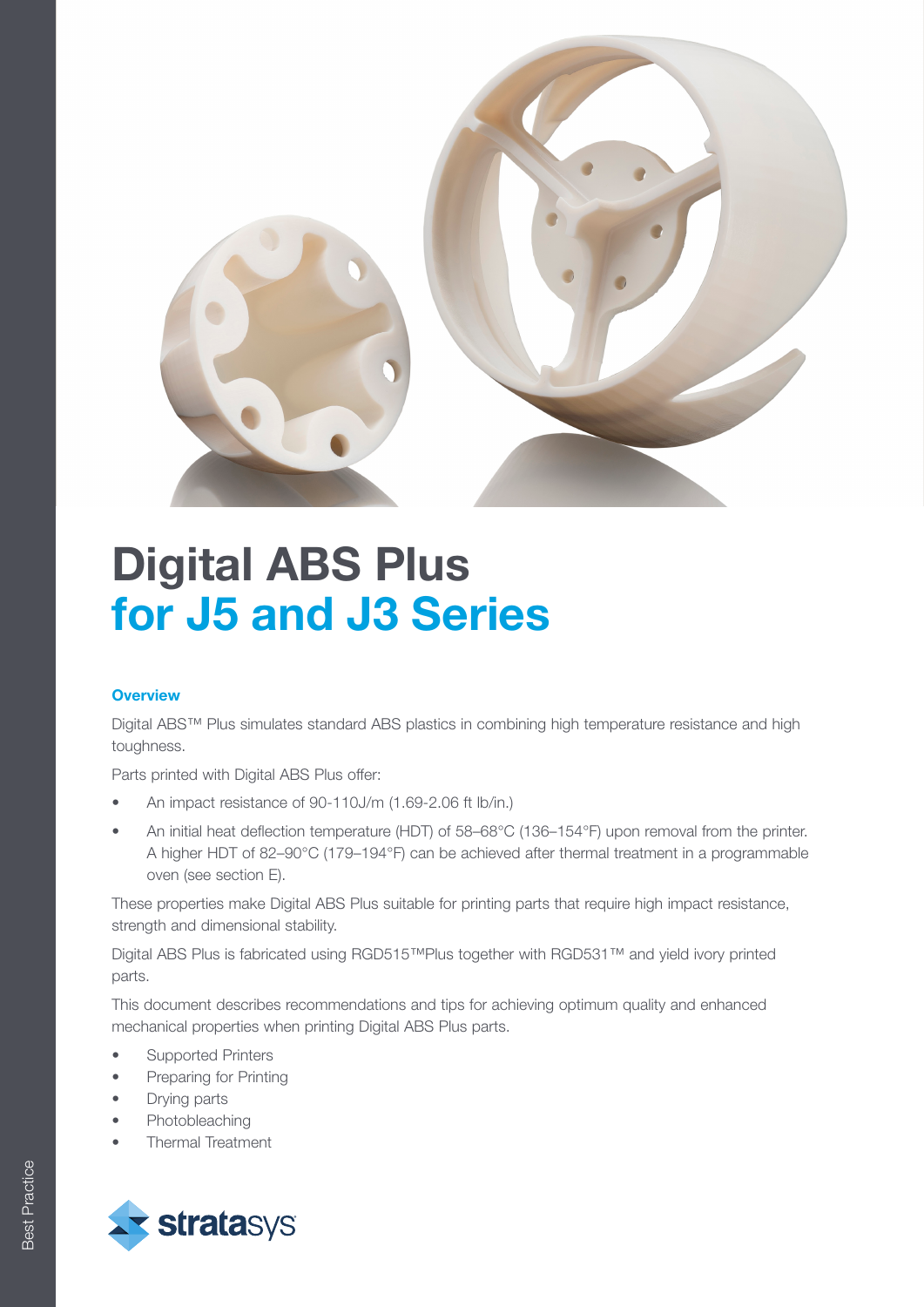### Recommendations and Tips

#### Supported Printers

| <b>System</b> | <b>Support Material</b> |
|---------------|-------------------------|
| $.155$ TM     |                         |

J55™ Prime J5 DentaJet™ J35™ Pro

SUP710™



Figure 1: Functional prototype 3D printed with Digital ABS Plus on the J55 printer

To assign Digital ABS Plus to your part:

1. Load the RGD515Plus and RGD531 cartridges.

- 2. Insert your part into GrabCAD Print.
- 3. Display the Model Settings dialog box.
- 4. From the Model Materials drop-down list select Digital Materials.
- 5. Select the RGD515 and RGD531 materials to see the digital material options.

## Drying Parts

Printed parts may require longer time to dry than parts printed with Vero materials.

To dry parts thoroughly:

- Place them on a dry surface or on a drying rack.
- To avoid deformation, orientate the parts so that there is minimal strain on thin walls.
- Allow the parts to dry overnight.



Figure 2: Digital ABS material selection for J55 printers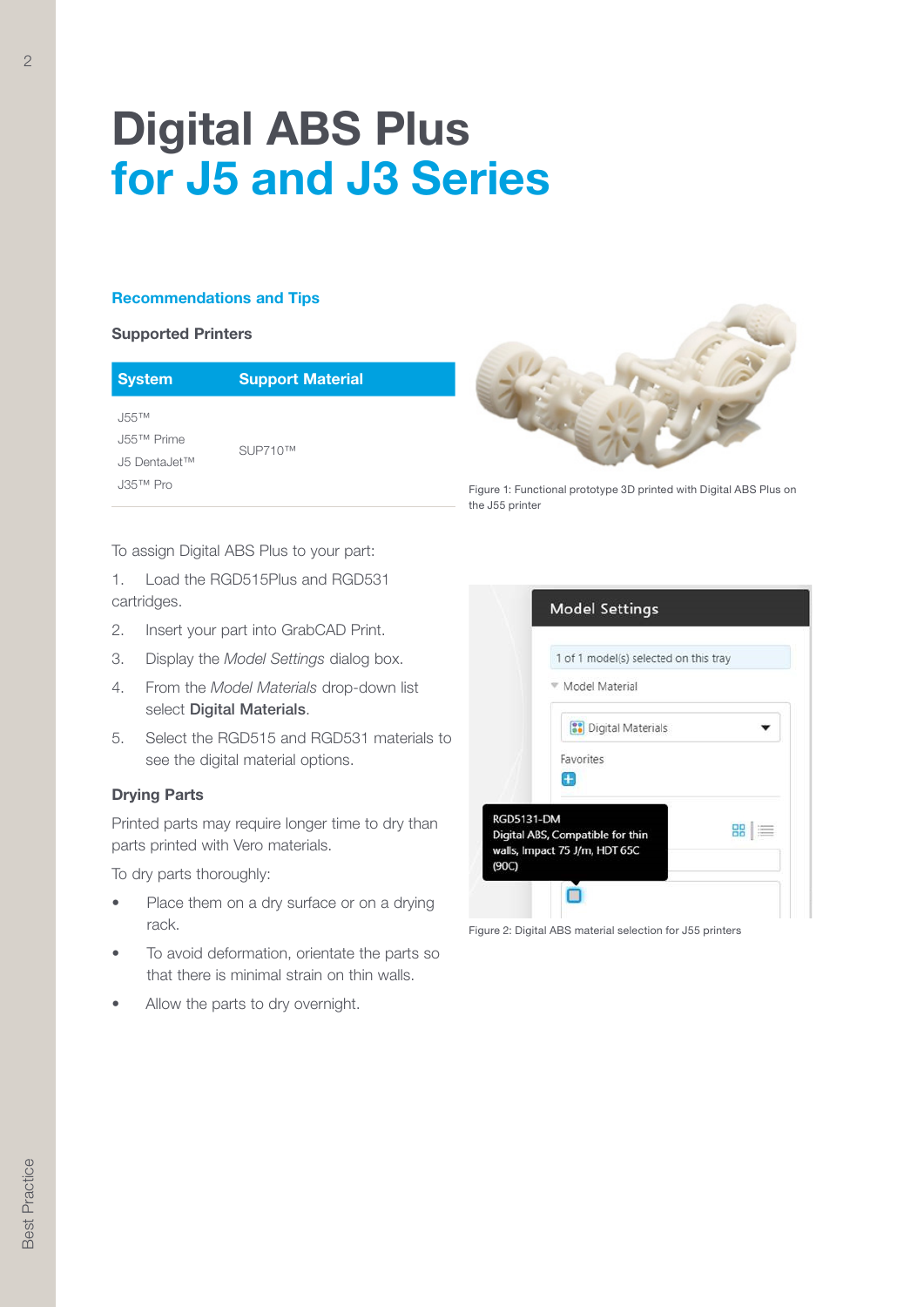#### Photobleaching

Parts printed with Digital ABS Plus have a slightly yellow tint when removed from the printer. This is especially true for parts printed with a glossy finish. The yellow tint fades naturally over time, but you can greatly accelerate this process by using photobleaching treatment. This involves exposing parts to intense LED flood light. After 24 hours, there is tint reduction of 90%.

# ProBleacher

Figure 3: Stratasys ProBleacher

## Recommended photobleaching methods include:

Method A: Using a Stratasys ProBleacher™

- Sold and supported by Stratasys
- Temperature, light intensity, and duration control
- Office-friendly
- Fast and consistent results

```
Method B: Using LED Flood Light
```
- Self-assembly from readily available components, including a cabinet lined with mirrors and a 100W LED flood light, 6500K daylight.
- Low cost solution
- Varying results, due to the lack of precise control over temperature and light intensity

Method C: Using an Illumination Chamber

- Off-the-shelf chamber.
- Enables controlling temperature and light intensity
- Varying results, due to the lack of precise control over temperature and light intensity
- Assures predictable results



Figure 4: Sample do-it-yourself photobleaching cabinet with LED lamp and mirrors.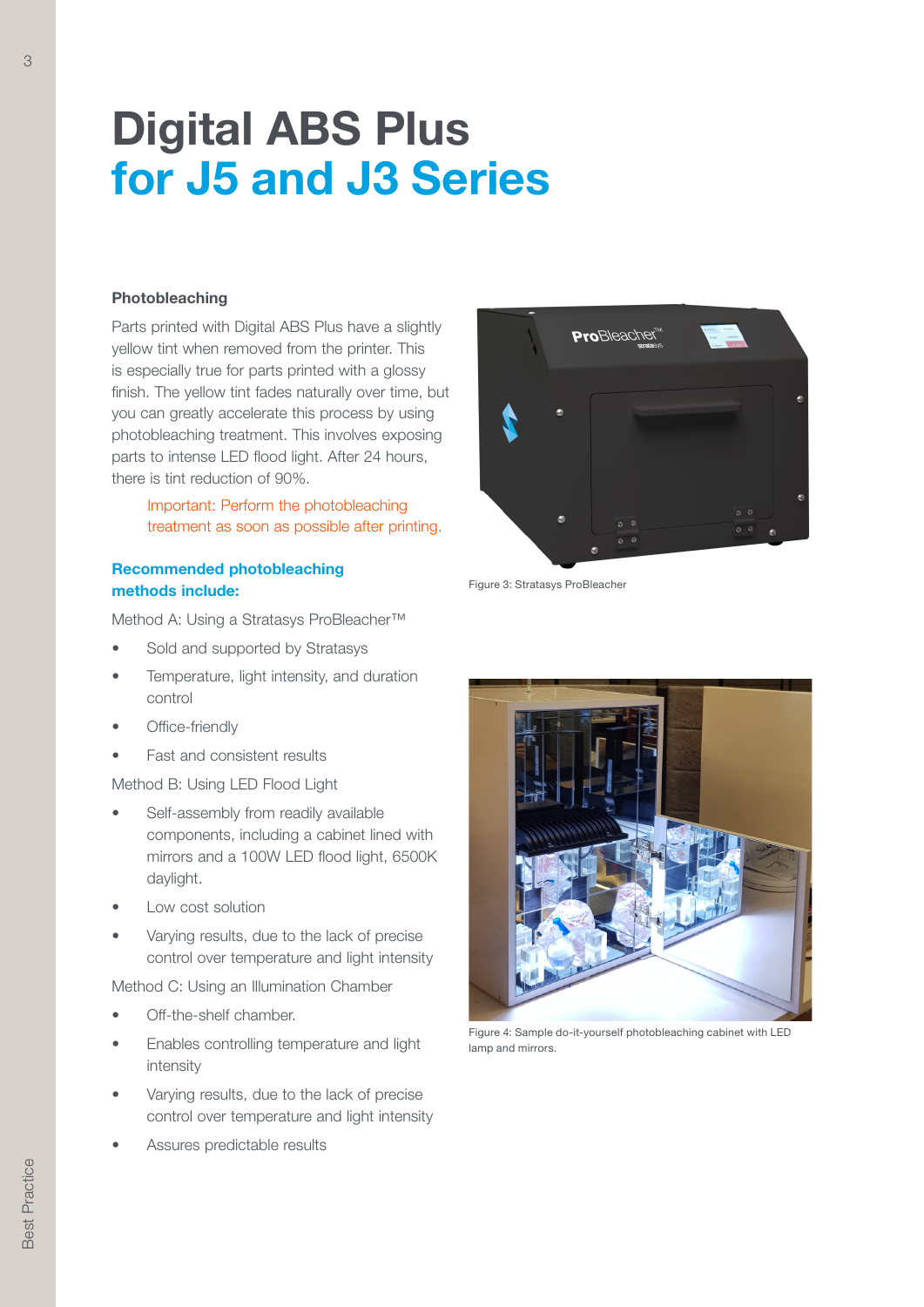#### General Photobleaching Instructions:

- 1. For best results, polish the parts before performing photobleaching.
- 2. As soon as possible after printing, place the parts in the cabinet/chamber.
- 3. Arrange the printed parts with enough distance between them to allow light to reach all sides of each part.
- 4. Turn on the lights. Verify that the ambient temperature around the models is approximately 40ºC (104ºF). Higher temperatures may cause model distortion; lower temperatures may not produce satisfactory results. When using desk lamps, you can achieve the required temperature by positioning the lamps approximately 10 cm (4 in.) above the models.
- 5. Inspect the model tint after 24 hours of treatment. If necessary, continue the photobleaching treatment.

#### Thermal Treatment

Thermal treatment of Digital ABS Plus parts in a programmable oven improves their heat resistance.

Special Instructions:

To avoid distortion during the thermal post process procedure:

Parts with thin walls and overhangs must be properly supported before placing them in the oven.



Figure 5: Oven chamber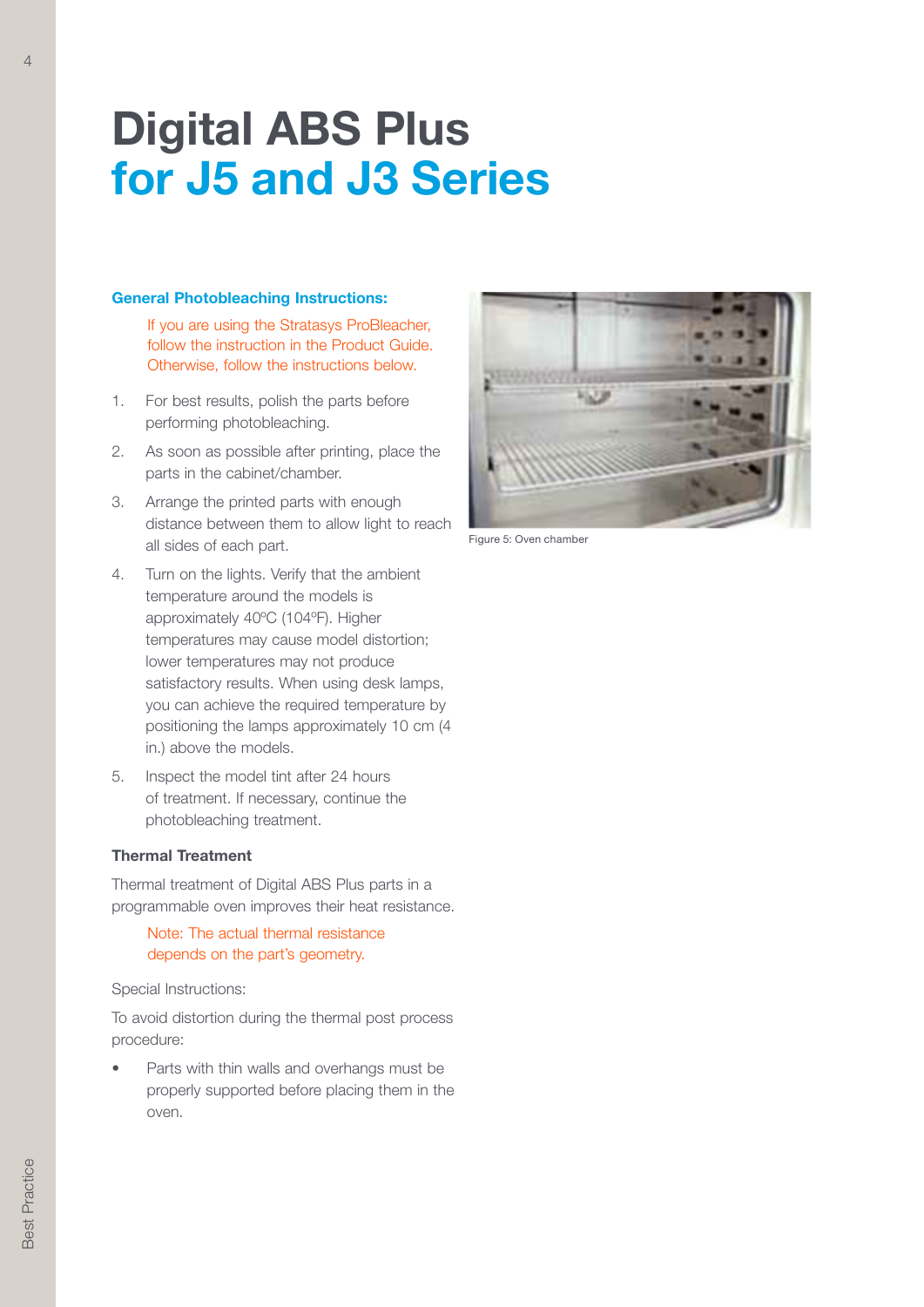- Consider the best placement for the printed part inside the programmable oven.
- Place the part on a flat surface in the oven and not directly on the oven rack. The rack may exert forces on model.

Procedures A and B, below, are suitable for all part geometries. They differ in the duration and expected HDT.

HDT test method: ASTM D 648-06, HDT at 0.45 MP

#### Procedure A

5

- Desired HDT: 90°C (194°F)
- Time in oven: approximately seven hours (including cooling time)
- 1. Clean the part and remove the support material.
- 2. Place the part in a programmable oven (see specification below) at room temperature.
- 3. Set the ramp-up rate to 1°C (1.8°F) per minute.
- 4. Increase the temperature to 60°C (140°F).
- 5. Turn on the oven.

The oven temperature reaches 60°C (140°F after approximately 35 minutes.

- 6. Maintain the temperature at 60°C (140°F for two hours. Increase the temperature to 70°C (158°F). The oven temperature reaches 70°C (158°F) after approximately 10 minutes.
- 7. Increase temperature to 80°C (176°F) and maintain for one hour.
- 8. Cool in oven.
- 9. When the oven temperature is below 35°C (95°F), you can remove the part from the oven.



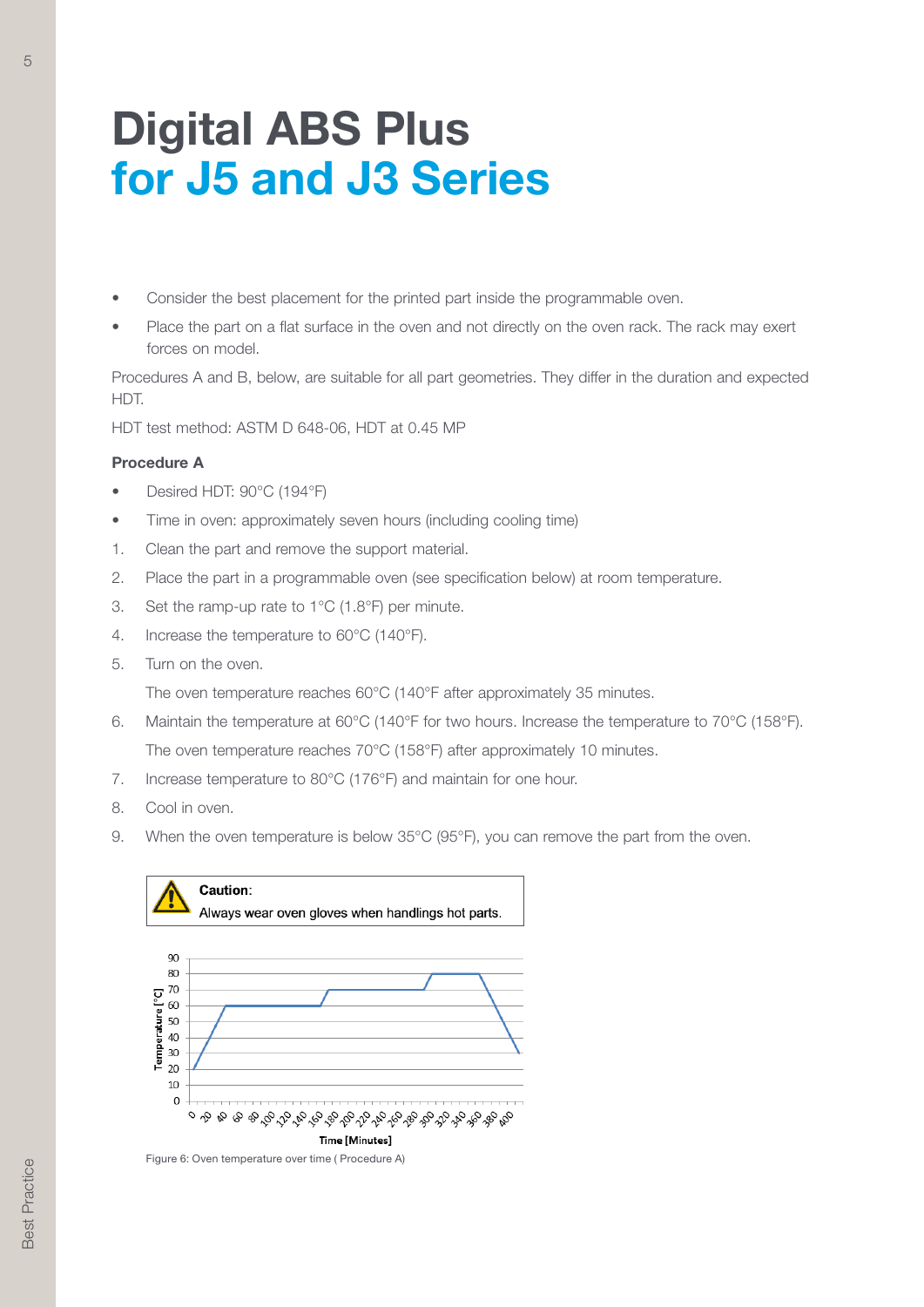#### Procedure B

- Desired HDT: 100°C (212°F)
- Time in oven: approximately nine hours (including cooling time)

If this is a concern, use procedure A.

- 1. Clean the part and remove the support material.
- 2. Place the part in a programmable oven (see specifications below) at room temperature.
- 3. Set the ramp-up rate to 1°C (1.8°F) per minute.
- 4. Increase the temperature to 60°C (140°F).
- 5. Turn on the oven.

The oven temperature reaches 60°C (140°F after approximately 35 minutes.

- 6. Maintain the temperature at 60°C (140°F for two hours.
- 7. Increase the temperature to 70°C (158°F). The oven temperature reaches 70°C (158°F) after approximately 10 minutes.
- 8. Increase temperature to 80°C (176°F) and maintain for one hour.
- 9. Increase temperature to 100°C (212°F) and maintain for one hour.
- 10. Cool in oven.
- 11. When the oven temperature is below 35°C (95°F), you can remove the part from the oven.



Figure 7: Oven temperature over time (Procedure B)